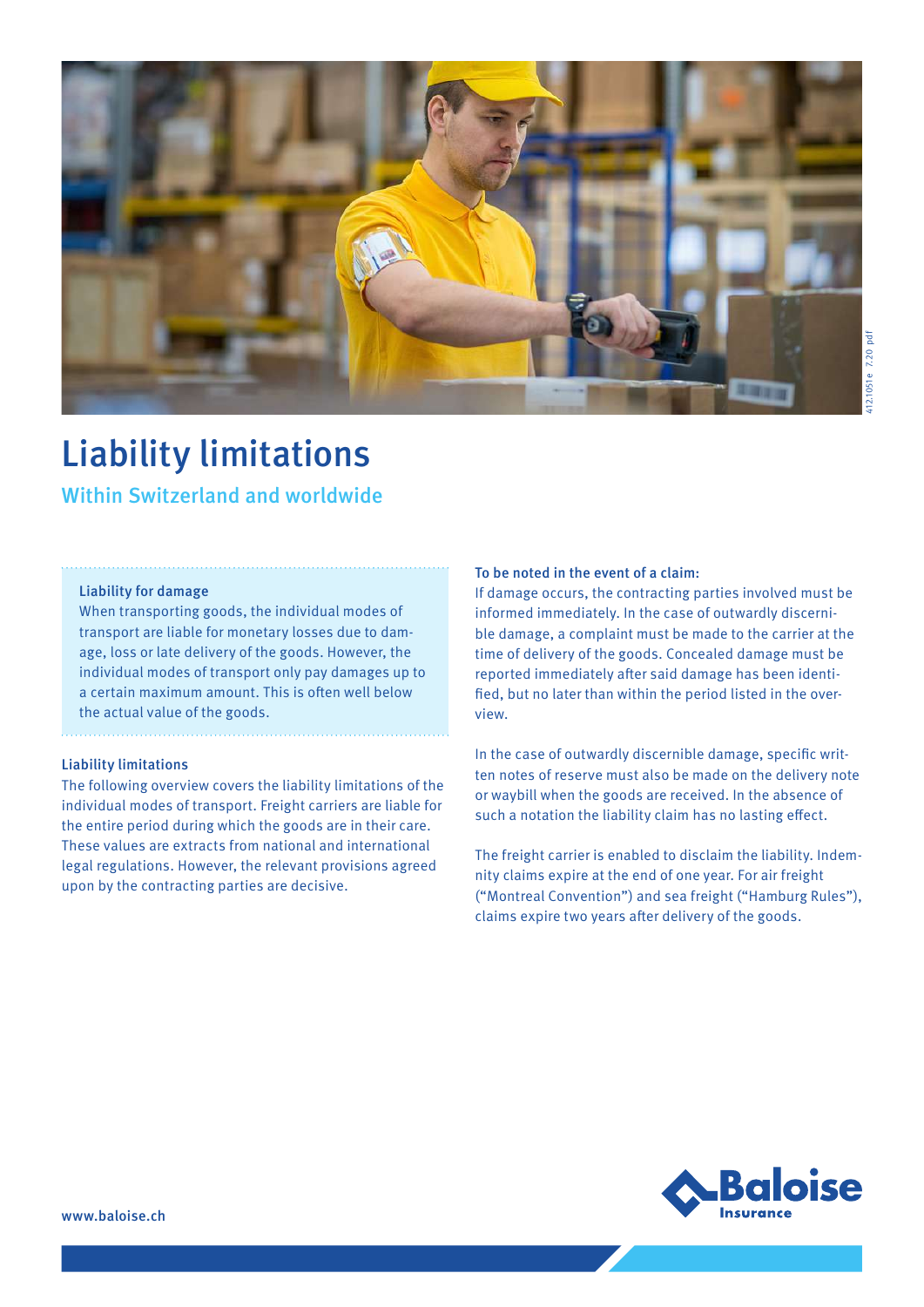| Legal basis                                                                                                       | <b>Liability limitations</b>                                                                                           | <b>Notification in the event</b><br>of concealed damage |
|-------------------------------------------------------------------------------------------------------------------|------------------------------------------------------------------------------------------------------------------------|---------------------------------------------------------|
| Rail                                                                                                              |                                                                                                                        |                                                         |
| <b>Swiss Transport Act 1985 and Trans-</b><br>port Ordinance 1986                                                 | Loss: CHF 150 per kg gross plus freight, customs duties, costs                                                         |                                                         |
|                                                                                                                   | Damage: percentage depreciation of the goods                                                                           | 7 days                                                  |
|                                                                                                                   | Late delivery:                                                                                                         |                                                         |
|                                                                                                                   | $\rightarrow$ CHF 500 per package                                                                                      |                                                         |
|                                                                                                                   | $\rightarrow$ CHF 2,000 per carriage                                                                                   |                                                         |
| Uniform Rules concerning the Con-<br>tract for International Carriage of<br>Goods by Rail (CIM), 1999, Appendix B | Loss: SDR 17 per kg gross plus freight, customs duties, costs                                                          |                                                         |
|                                                                                                                   | Damage: percentage                                                                                                     | 7 days                                                  |
|                                                                                                                   | Late delivery: four times the value of the freight                                                                     |                                                         |
| Road - domestic<br>Swiss Code of Obligations Art. 440 et<br>segg. or, if agreed:                                  | Loss, damage or late delivery: full replacement of value                                                               | 8 days                                                  |
| <b>ASTAG regulations 2017</b>                                                                                     | Loss or damage:                                                                                                        | 8 days                                                  |
|                                                                                                                   | $\rightarrow$ CHF 15 per kg effective freight weight                                                                   |                                                         |
|                                                                                                                   | $\rightarrow$ CHF 40,000 per event                                                                                     |                                                         |
|                                                                                                                   | Late delivery: value of the agreed freight fee (if agreed)                                                             |                                                         |
| AB SPEDLOGSWISS 2005                                                                                              | Loss or damage:                                                                                                        | 8 days                                                  |
|                                                                                                                   | $\rightarrow$ SDR 8.33 per kg gross                                                                                    |                                                         |
|                                                                                                                   | $\rightarrow$ SDR 20,000 per event                                                                                     |                                                         |
|                                                                                                                   | Late delivery: value of the freight amount                                                                             |                                                         |
| Road – cross-border                                                                                               |                                                                                                                        |                                                         |
| Convention of 19 May 1956 on the                                                                                  | Loss or damage:                                                                                                        | 7 days                                                  |
|                                                                                                                   | Contract for the International Carriage $\rightarrow$ SDR 8.33 per kg gross weight plus freight, customs duties, costs |                                                         |
| of Goods by Road (CMR)                                                                                            | $\rightarrow$ Countries that have not ratified the Convention:                                                         |                                                         |
|                                                                                                                   | 25 "gold francs" per kg gross weight plus freight, customs duties, costs                                               |                                                         |
|                                                                                                                   | Late delivery: value of the freight                                                                                    |                                                         |
| Airfreight                                                                                                        |                                                                                                                        |                                                         |
| <b>Warsaw Convention (1929) as</b>                                                                                | Loss, damage or late delivery:                                                                                         | 14 days                                                 |
| amended by the Hague Protocol (1955) $\rightarrow$ SDR 22 per kg                                                  |                                                                                                                        |                                                         |
| and Montreal Protocol No. 4 (1975);<br>ICAO 2019 decision                                                         | $\rightarrow$ Countries that have not ratified the Montreal Protocols:<br>250 "gold francs" per kg                     |                                                         |
| <b>Ocean freight</b>                                                                                              |                                                                                                                        |                                                         |
| Hague Rules 1924                                                                                                  | Loss or damage: 100 pounds sterling per package or shipping unit                                                       | 3 days                                                  |
|                                                                                                                   |                                                                                                                        |                                                         |
| Hague-Visby Rules 1968 and Addi-<br>tional Protocol 1979                                                          | Loss or damage:                                                                                                        | 3 days                                                  |
|                                                                                                                   | $\rightarrow$ SDR 666.67 per package or shipping unit<br>$\rightarrow$ SDR 2 per kg gross                              |                                                         |
|                                                                                                                   | $\rightarrow$ Countries that have not ratified the Haag-Visby rules:                                                   |                                                         |
|                                                                                                                   | 10,000 "gold francs" per shipping unit or 30 "gold francs" per kg                                                      |                                                         |
| Hamburg Rules 1978                                                                                                | Loss or damage:                                                                                                        | 15 days                                                 |
|                                                                                                                   | $\rightarrow$ SDR 835 per package or shipping unit                                                                     |                                                         |
|                                                                                                                   | $\rightarrow$ SDR 2.5 per kg gross                                                                                     |                                                         |
|                                                                                                                   | Late delivery: 2.5 times the freight amount                                                                            |                                                         |



Z